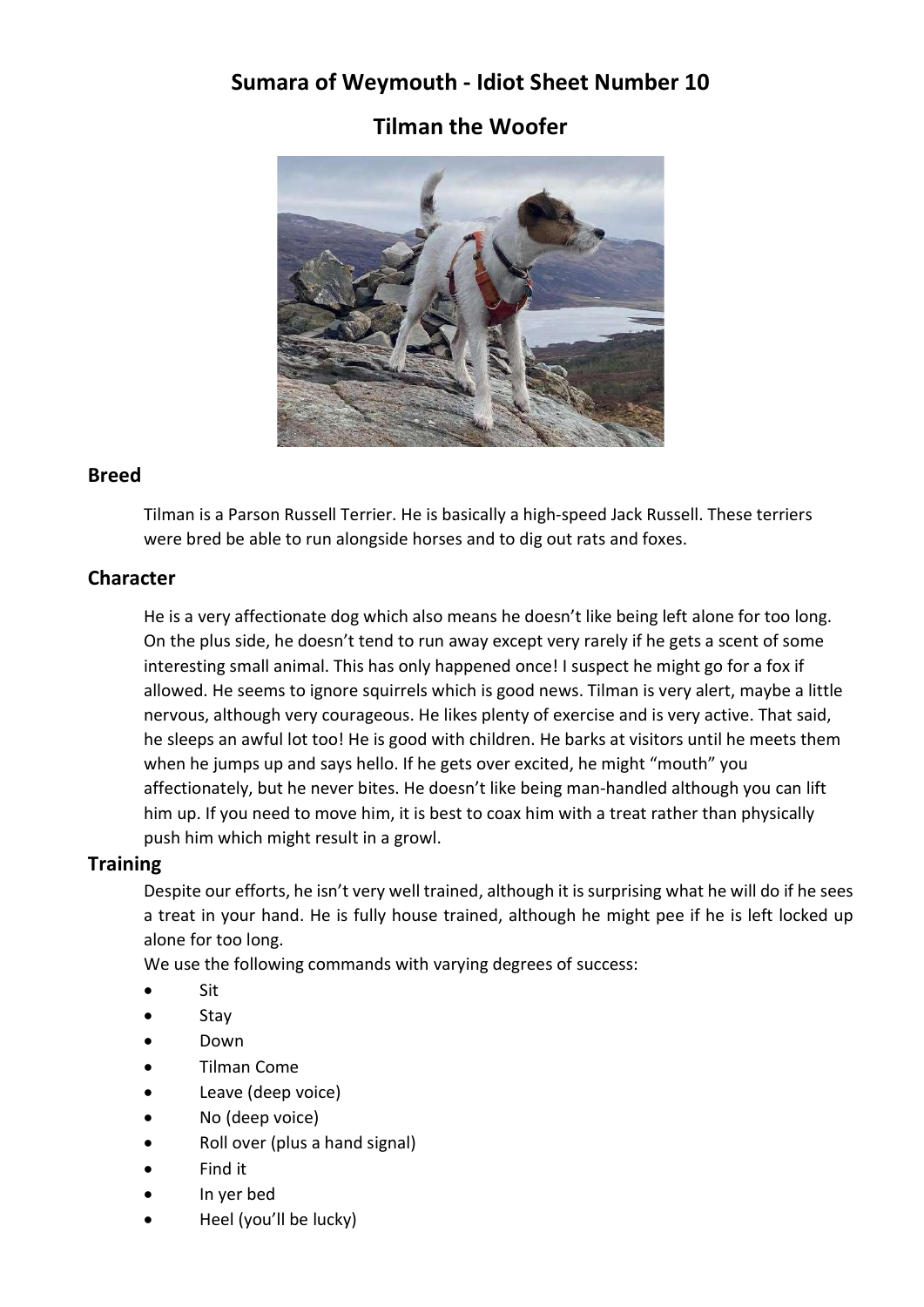- Good Boy! (Whenever he does anything good)
- Bad Boy (Deep voice whenever he does anything bad)

### Play

The ball is king. He loves playing with a ball and will always bring it back. Sometimes he may refuse to "LEAVE" it (especially the ball on a string). Having two balls can solve that problem.

It is entertaining to put some treats into a cardboard box (or loo roll) and tape it up. He will totally decimate the box and seems to enjoy it.

Hiding behind a tree and shouting "TILMAN COME" is entertaining. He will need a treat as a reward when he finds you. This requires two people!

If he begs and whines late in the afternoon, he probably wants a game with the ball. Just ignore him if you are busy and he will soon stop.

We have a long training lead which can be used if there are lots of other dogs around and you want to throw the ball.

### Other Dogs

Tilman does not like Frenchies! Nor is he very good with some small male dogs but he is fine with all female dogs. For this reason, we keep in on a lead when we go for walks. We normally just drop the lead when playing ball with him, just in case we need to pull him away from another dog. However, when he is playing ball, he doesn't really notice other dogs. If he is wagging his tail, he will be fine with another dog, if his tail is bolt upright then he may start to growl and its best to pull him away.

Tilman is not neutered but he is chemically castrated. He has a small hormonal chip in his neck, the effect wears off after about six months (September 2022)

### Eating

We feed him half a pack of meat mixed with a big handful of dried food twice a day at about 11:00 and 19:00. It is best to remove the bowl after 15 minutes even if he hasn't eaten everything – apparently it helps him know who the pack leader is. If he has lots of treats, then the quantity of dried food can be reduced a bit. He mustn't have chocolate, raisons, grapes and some other things that I have forgotten. He likes munching a carrot. Just before bed we give him a Dental Stick, which he gets very excited about.

## Sleeping

He likes to sleep near people. We now stop him from coming onto our bed and make him sleep in his bed on the floor. He seems quite happy with that. We might let him on the bed in the morning but only at our command. Sometimes he hears something in the night and lets off a huge howl, but he soon settles back down. He sleeps a lot during the day too.

### **Walks**

We take him for a short pee and poo walk around the block when we first get up. We normally take him on a longer walk at about 11:30. The walk could be anytime, but he may sit and beg with a very appealing little whine if it is left too late. Ideally, but not always, we try to include a bit of ball throwing. There are three fields just past the farm which are ideal if there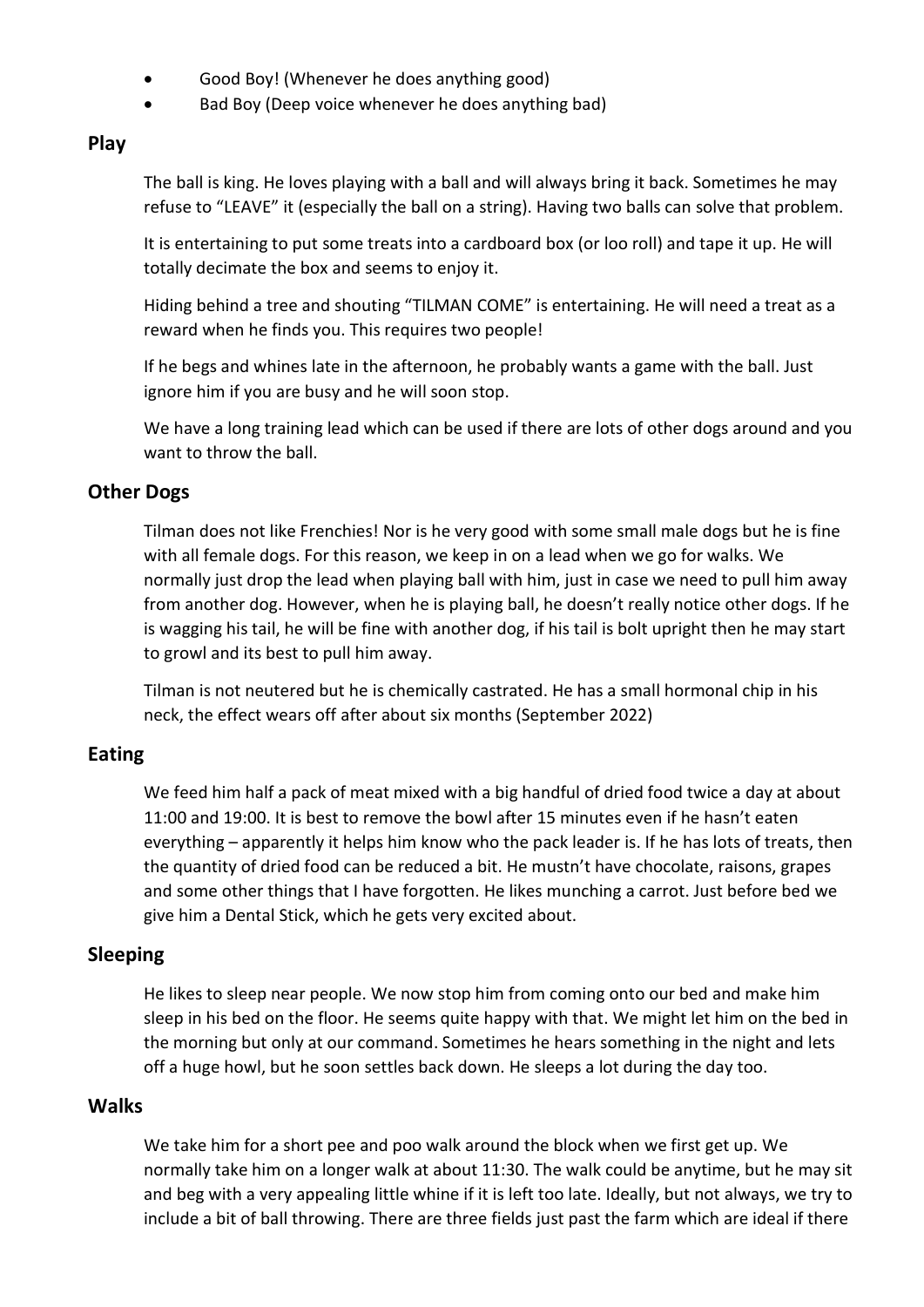are no other dogs too near. Sometimes we throw the ball into some long grass and hang on to the dogs lead. We then release the dog with the command "Find it". It is surprising how he will run straight past it without spotting it! Tilman tends to pull strongly on the lead but settles down after he has had some exercise. When his lead is slack, we normally say "Good Boy" and sometimes give him a treat. I'm not convinced he knows why he is getting the praise! Before bed, we normally walk him around the block again.

## Eating Out and Pubs

Most pubs are dog friendly, but restaurants often require you to eat on the terrace. We try to take his furry blanket and put it under the table so he can settle down. We toss a few treats onto the blanket to encourage him. Basha, at the Ship and Whale, feeds him with lots of treats so Tilman is always on "Max Alert" waiting for her to pass by. Generally, Tilman will settle quietly under the table - unless a Frenchie walks in!

### Cars

Tilman is a speed merchant. We are not sure why, but when travelling at 50 mph or faster he settles down and has a snooze. This is handy for long trips. On shorter journeys he sometimes barks when you go very slowly or are about to park. We leave him in his cage in the van while we do our supermarket shop, and he seems fine.

### The Tube

He has been going on the tube since a puppy but is still a bit nervous. He doesn't mind being carried on the escalator, in fact he waits to be picked up. I suspect if he went a bit more often he would settle down.

### Likes and dislikes



Small male dogs  $\P^{\bullet}$ 

- Cuddling up to any human  $\mathbb{C}$
- Playing with his ball  $\mathbb{C}$
- Snoozing in the sun  $\mathbb{Z}$

## Equipment and Stuff

For day care we will supply you with:

- Poo bags
- Harness (he will always have his collar which is fine for walks around the block)
- Lead
- Long training lead (optional)
- Ball on string
- $\bullet$  Ball
- Treats

If he is staying overnight, we will also supply:

- $\bullet$  Bed
- Furry blanket
- Dental Sticks
- Foil tins of dog food (one a day in two halves)